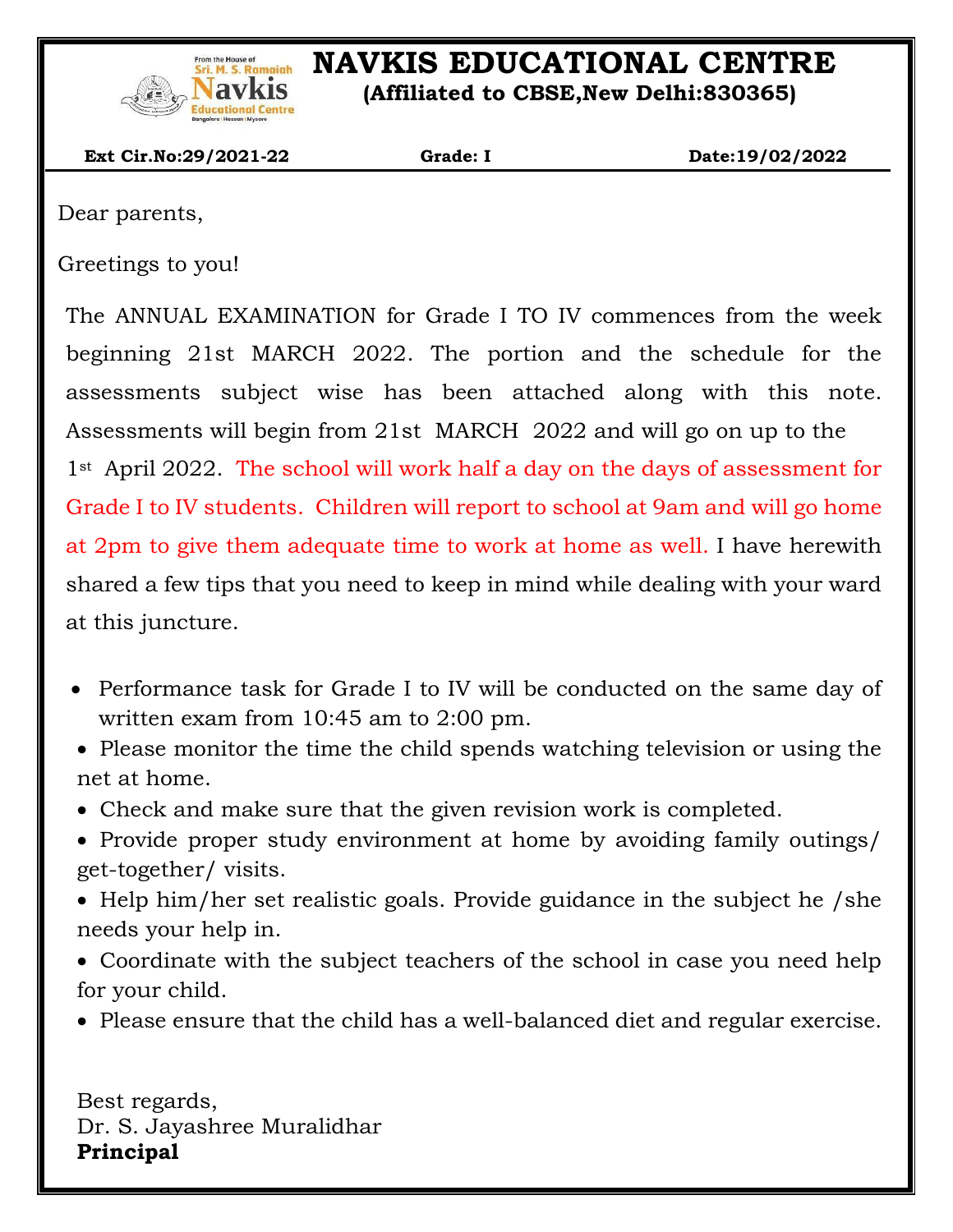# **PORTIONS FOR ANNUAL EXAMINATION -2021-22**

## **GRADE-I**

| <b>SL</b><br>N <sub>O</sub> | <b>SUBJECT</b>                        | <b>PORTIONS</b>                                                                                                                                                                                                                                                                    |
|-----------------------------|---------------------------------------|------------------------------------------------------------------------------------------------------------------------------------------------------------------------------------------------------------------------------------------------------------------------------------|
| $\mathbf{1}$                | <b>ENGLISH</b>                        | <b>Written Exam</b><br>The Two Brothers<br>The New Watchman<br>Thank You!<br>Come, Let Us Play!<br>Mangoes<br><b>Work book</b><br>Worksheet: 8, 9 and 10<br><b>Performance Task</b><br><b>Twelve Tiny TadPoles</b><br>Ice Cream Fun<br>Save Each Drop<br>Bunny and his New Friends |
| 2                           | <b>II LANGUAGE</b><br><b>KANNADA</b>  | <b>Written Exam</b><br>ವರ್ಣಮಾಲೆ<br>ನೆಹರು ಜನುಮ ದಿನ<br>ಸೋಮನ ಟಾಮಿ<br>ಶಂಕರಪ್ಪನ ಮನೆ                                                                                                                                                                                                     |
|                             |                                       | ಚಂದಿರನೇತಕೆ ಓದುವನಮ್ಮ<br><b>Performance Task</b><br>ಅಬ್ಬಾಸ್ ಹಣ್ಣಿನ ಅಂಗಡಿ<br>ಮೊಲದ ಮರಿ<br>ಕ್ಕೆ ತೊಳೆಯಬೇಕು                                                                                                                                                                               |
| 3                           | <b>III LANGUAGE</b><br><b>KANNADA</b> | <b>Written Exam</b><br>ಕಾಗುಣಿತ<br>ಒತ್ತಕ್ಷರ<br>ಇವರು ಯಾರು ಬಲ್ಲೆಯಾ ?<br>ಬಣ್ಣ ತುಂಬುವ ಚಿತ್ರ<br><b>Performance Task</b><br>ಚಿತ್ರ ಗುರುತಿಸಿ<br>ನೋಡಿ ಕಲಿ<br>ಧ್ವನಿ ಅನುಕರಣೆ                                                                                                                   |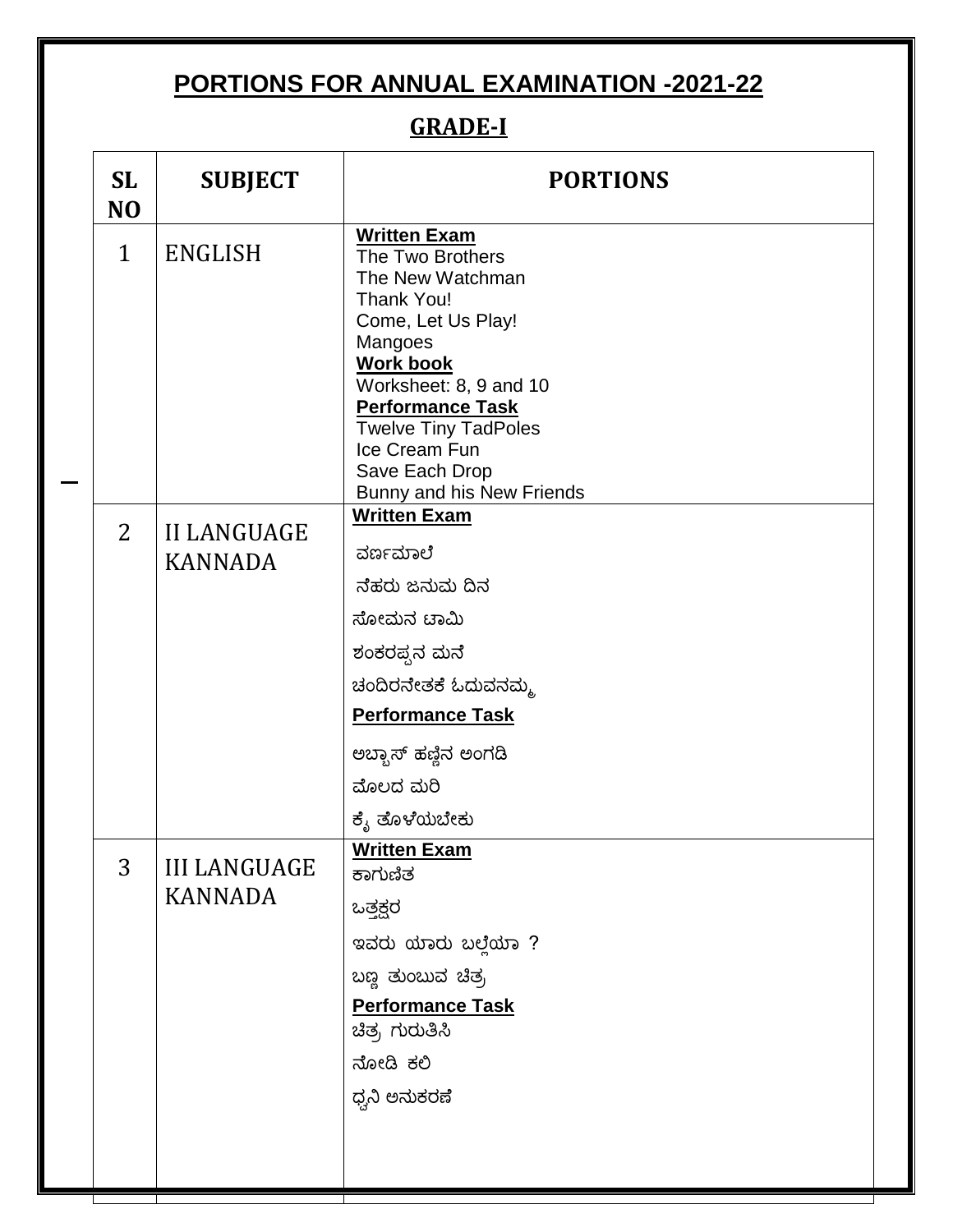|                |                     | <b>Written Exam</b>                                       |  |
|----------------|---------------------|-----------------------------------------------------------|--|
| $\overline{4}$ | <b>II LANGUAGE</b>  |                                                           |  |
|                |                     | मटर या टमाटर                                              |  |
|                | <b>HINDI</b>        | आओ झूले पर<br>हाथी राजा                                   |  |
|                |                     | सफेद हंस                                                  |  |
|                |                     | दो बकरियां                                                |  |
|                |                     | चांद तारे कविता                                           |  |
|                |                     | <b>Performance Task</b>                                   |  |
|                |                     |                                                           |  |
|                |                     | खिचड़ी बढ़िया बनी                                         |  |
|                |                     | किसके पीछे                                                |  |
|                |                     | रेत का घर<br>गिनती (1to 10)                               |  |
|                |                     | बारहखड़ी                                                  |  |
|                |                     | स्वर,व्यंजन                                               |  |
|                |                     | <b>Written Exam</b>                                       |  |
| 5              | <b>III LANGUAGE</b> | व्यंजन                                                    |  |
|                | <b>HINDI</b>        | बारहखड़ी                                                  |  |
|                |                     | जोड़कर लिखो                                               |  |
|                |                     | मिलान करो                                                 |  |
|                |                     | खाली जगह भरो                                              |  |
|                |                     | <b>Performance Task</b>                                   |  |
|                |                     | स्वर                                                      |  |
|                |                     | पहले आने वाले वर्ण                                        |  |
|                |                     | बाद में आने वाले वर्ण लिखो                                |  |
|                |                     | ब्दों के अर्थ हिंदी में लिखो                              |  |
|                |                     | .चित्र देखकर उनका नाम लिखो                                |  |
| 6              | <b>MATHEMATICS</b>  | <b>Written Exam</b><br>Addition and subtraction up to 100 |  |
|                |                     | Multiplication                                            |  |
|                |                     | Measurement                                               |  |
|                |                     | Data handling                                             |  |
|                |                     | <b>Performance Task</b>                                   |  |
|                |                     | Numbers up to 100                                         |  |
|                |                     | Time and Calendar                                         |  |
|                |                     | <b>Tables</b>                                             |  |
| 7              |                     | <b>Written Exam</b>                                       |  |
|                | <b>EVS</b>          | The food we eat                                           |  |
|                |                     | Our shelter                                               |  |
|                |                     | Safety and good manners                                   |  |
|                |                     | The Earth, the Sky and Us                                 |  |
|                |                     | <b>Performance Task</b>                                   |  |
|                |                     | People who help us                                        |  |
|                |                     | Celebrations                                              |  |
|                |                     | Water and us                                              |  |
|                |                     | Travelling to places                                      |  |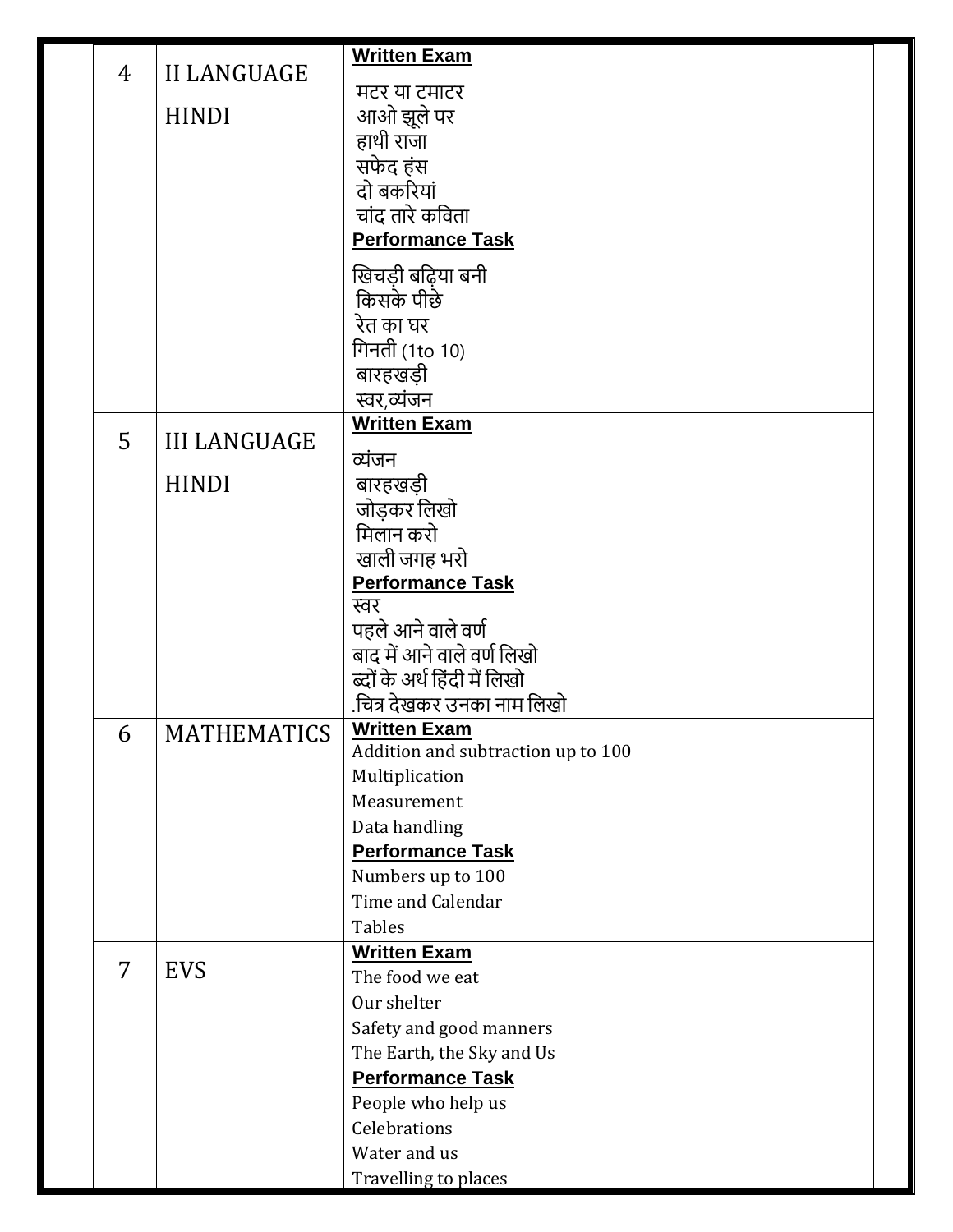| 8  | <b>COMPUTER</b><br><b>SCIENCE</b> | The keyboard<br>Using a mouse<br>Drawing with paint<br>Data and memory |
|----|-----------------------------------|------------------------------------------------------------------------|
| 9  | <b>GENERAL</b><br>KNOWLEDGE       | <b>CURRENT AFFAIRS</b>                                                 |
| 10 | <b>ART AND</b><br><b>CRAFT</b>    | <b>FRUIT BASKET</b>                                                    |

## **PATTERN FOR ANNUAL EXAMINATION -2021-22**

## **GRADE-I**

| <b>SL</b><br>N <sub>O</sub> | <b>SUBJECT</b>                        | <b>PATTERN</b>                                                                                                                                                                                                                              |                                                                           |
|-----------------------------|---------------------------------------|---------------------------------------------------------------------------------------------------------------------------------------------------------------------------------------------------------------------------------------------|---------------------------------------------------------------------------|
| $\mathbf{1}$                | <b>ENGLISH</b>                        | I. Unseen Passage.<br>II. Complete the Poem<br>III. Opposite words<br>IV. Answer the following<br>V. This, That, Those and These<br>VI. Fill in the blanks.<br>VII. Make sentences using jumbled words<br>VIII. State whether true or false | $3x1=3$<br>$2x1=2$<br>$5x1=5$<br>$2x1=2$<br>$2x1=2$<br>$2x1=2$<br>$2x1=2$ |
| $\overline{2}$              | <b>II LANGUAGE</b><br><b>KANNADA</b>  | ೧. ಸರಳ ಪದಗಳ ರಚನೆ<br>೨. ಆವರಣದಿಂದ ಸರಿಯಾದ ಅಕ್ಬರ ಆರಿಸಿ ಬರೆಯಿರಿ                                                                                                                                                                                  | $4x^{1/2=2}$<br>$4x^{1/2}=2$                                              |
|                             |                                       | ೩. ಬಿಟ್ಟ ಸ್ಥಳ ತುಂಬಿರಿ.<br>೪. ಪ್ರಾಸ ಪದ.                                                                                                                                                                                                      | $4x^{1/2}=2$<br>$4x^{1/2}=2$                                              |
|                             |                                       | ೫. ಚಿತ್ರ ನೋಡಿ ಪದ ಬರೆಯಿರಿ<br>೬. ಕೊಟ್ಟಿರುವ ಅಕ್ಬರಗಳಿಂದಪ್ರಾರಂಭವಾಗುವ ಪದ ರಚಿಸಿ                                                                                                                                                                    | $2x1=2$<br>$4X\frac{1}{2}=2$                                              |
|                             |                                       | ೭. ಹೊಂದಿಸಿ ಬರೆಯಿರಿ<br>೮. ಪದ್ಯ ಪೂರ್ಣಗೊಳಿಸಿ.<br>೯. ಒಂದು ವಾಕ್ಯ                                                                                                                                                                                 | $6X\frac{1}{2}=3$<br>$3x1=3$                                              |
|                             | <b>III LANGUAGE</b><br><b>KANNADA</b> | 1.ಅರ್ಥ ಪೂರ್ಣ ಪದ ರಚೆಸಿ                                                                                                                                                                                                                       | $4x\frac{1}{2}=2$                                                         |
| 3                           |                                       | 2.ಸರಳ ಪದ ರಚನೆ                                                                                                                                                                                                                               | $4x\frac{1}{2}=2$                                                         |
|                             |                                       | 3.ಅಕ್ಷರ ಜೋಡಿಸಿ ಪದ ರಚನೆ                                                                                                                                                                                                                      | $4x\frac{1}{2}=2$                                                         |
|                             |                                       | 4. ಬಿಟ್ಟ ಸ್ಥಳ ತುಂಬಿರಿ                                                                                                                                                                                                                       | $4x1 = 4$                                                                 |
|                             |                                       | 5.ಹೊಂದಿಸಿ ಬರೆಯಿರಿ                                                                                                                                                                                                                           | $4x\frac{1}{2}=2$                                                         |
|                             |                                       | 6.ಸ್ವರಾಕ್ಷರ ಗುರುತಿಸುವಿಕೆ                                                                                                                                                                                                                    | $4x^{1}/_{2}=2$                                                           |
|                             |                                       | 7.ಸಜಾತಿ ವಿಜಾತಿ ಒತ್ತಕ್ಷರ                                                                                                                                                                                                                     | $4x^{1}/_{2}=2$                                                           |
|                             |                                       | 8.ಒಂದು ವಾಕ್ಯದಲ್ಲಿ ಉತ್ತರಿಸಿ                                                                                                                                                                                                                  | $4x1=4$                                                                   |
| 4                           | <b>II LANGUAGE</b>                    | 1.विलोम शब्द लिखो                                                                                                                                                                                                                           | $\overline{2}$                                                            |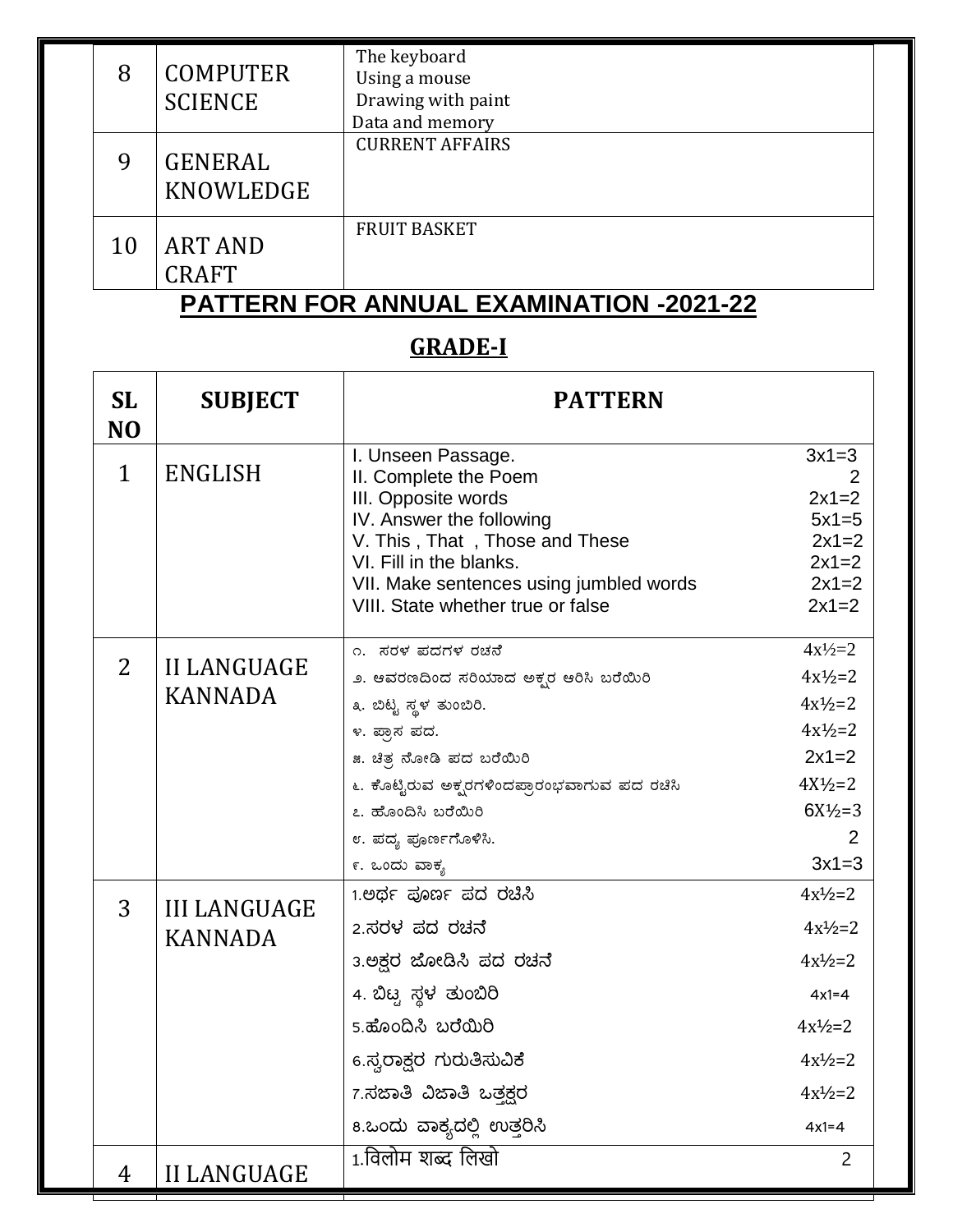|   |                     | 2.वचन बर्दालेए                                                                   | 2                                           |
|---|---------------------|----------------------------------------------------------------------------------|---------------------------------------------|
|   | <b>HINDI</b>        | ३.सही या गलत लिखिए                                                               |                                             |
|   |                     | 4.गिनती लिखिए                                                                    | 2                                           |
|   |                     | 5.खाली जगह भरिए                                                                  |                                             |
|   |                     | 6.मिलान कीजिए                                                                    |                                             |
|   |                     | 7.किसने किसको कहा                                                                |                                             |
|   |                     |                                                                                  | 2                                           |
|   |                     | 8.कविता को पूर्ण कीजिए                                                           | 2                                           |
|   |                     | 9.इन प्रश्नों के उत्तर लिखिए                                                     | 5                                           |
|   |                     | 10.चित्र देखकर नाम लिखिए                                                         | 2                                           |
| 5 | <b>III LANGUAGE</b> | खाली जगह भरिए।<br>1.                                                             | $\overline{c}$                              |
|   |                     | शब्दों के अर्थ हिंदी में लिखिए ।<br>$\mathcal{L}$                                | $\overline{c}$                              |
|   | <b>HINDI</b>        | ३.  पहले आने वाले वर्ण लिखिए ।                                                   | $\overline{2}$                              |
|   |                     | 4. मिलान कीजिए ।                                                                 | $\overline{2}$                              |
|   |                     | 5.  बारहखड़ी लिखिए ।                                                             | $\overline{2}$                              |
|   |                     | 6. दिए गए अक्षरों को अलग करके लिखिए ।                                            | $\overline{3}$                              |
|   |                     | 7. बाद में आने वाले वर्ण लिखिए ।                                                 | $\overline{2}$                              |
|   |                     | 8.  वर्ण को जोड़कर लिखिए ।                                                       | $\overline{2}$                              |
|   |                     | 9.  चित्र देखकर नाम लिखिए ।                                                      | 3                                           |
| 6 | <b>MATHEMATICS</b>  | 1. Fill in the blanks.                                                           | $2x2=2$                                     |
|   |                     | 2. Write the length of the following objects using ruler.                        | $2x2=2$                                     |
|   |                     | 3. Subtract the following numbers using backward                                 |                                             |
|   |                     | counting.<br>4. Add the following                                                | $6x\frac{1}{2} = 3$<br>$2x1=2$              |
|   |                     | 5. Subtract the following.                                                       | $2x1=2$                                     |
|   |                     | 6. Write the multiplication tables                                               | $2x1=2$                                     |
|   |                     | 7. Match the following.                                                          | $4x\frac{1}{2} = 2$                         |
|   |                     | 8. Multiply the following number using numberline                                | $2x2=2$                                     |
|   |                     | 9. List activities which you perform in the morning and in the                   |                                             |
|   |                     | evening.<br>10.Data Handling                                                     | $4x\frac{1}{2} = 2$<br>$2x \frac{1}{2} = 1$ |
|   |                     | Fill in the blanks.                                                              | $2x1=2$                                     |
| 7 | <b>EVS</b>          | Name four thing that you see in the picture                                      | $2x1=2$                                     |
|   |                     | Write the missing letters                                                        | $4x\frac{1}{2} = 2$                         |
|   |                     | Write true or false.                                                             | $2x1=2$                                     |
|   |                     | Give two examples for each.<br>Unscramble the letters and write the correct word | $2x1=2$<br>$2x \frac{1}{2} = 1$             |
|   |                     | Write "Y" for yes and "N " for no.                                               | $2x1=2$                                     |
|   |                     | Circle the odd one out.                                                          | $2x\frac{1}{2}=1$                           |
|   |                     | Tick the correct answer.                                                         | $2x1=2$                                     |
|   |                     | Match the following.                                                             | $4x \frac{1}{2} = 2$                        |
|   |                     |                                                                                  |                                             |
|   |                     | Drawing                                                                          | 2                                           |
|   |                     |                                                                                  |                                             |